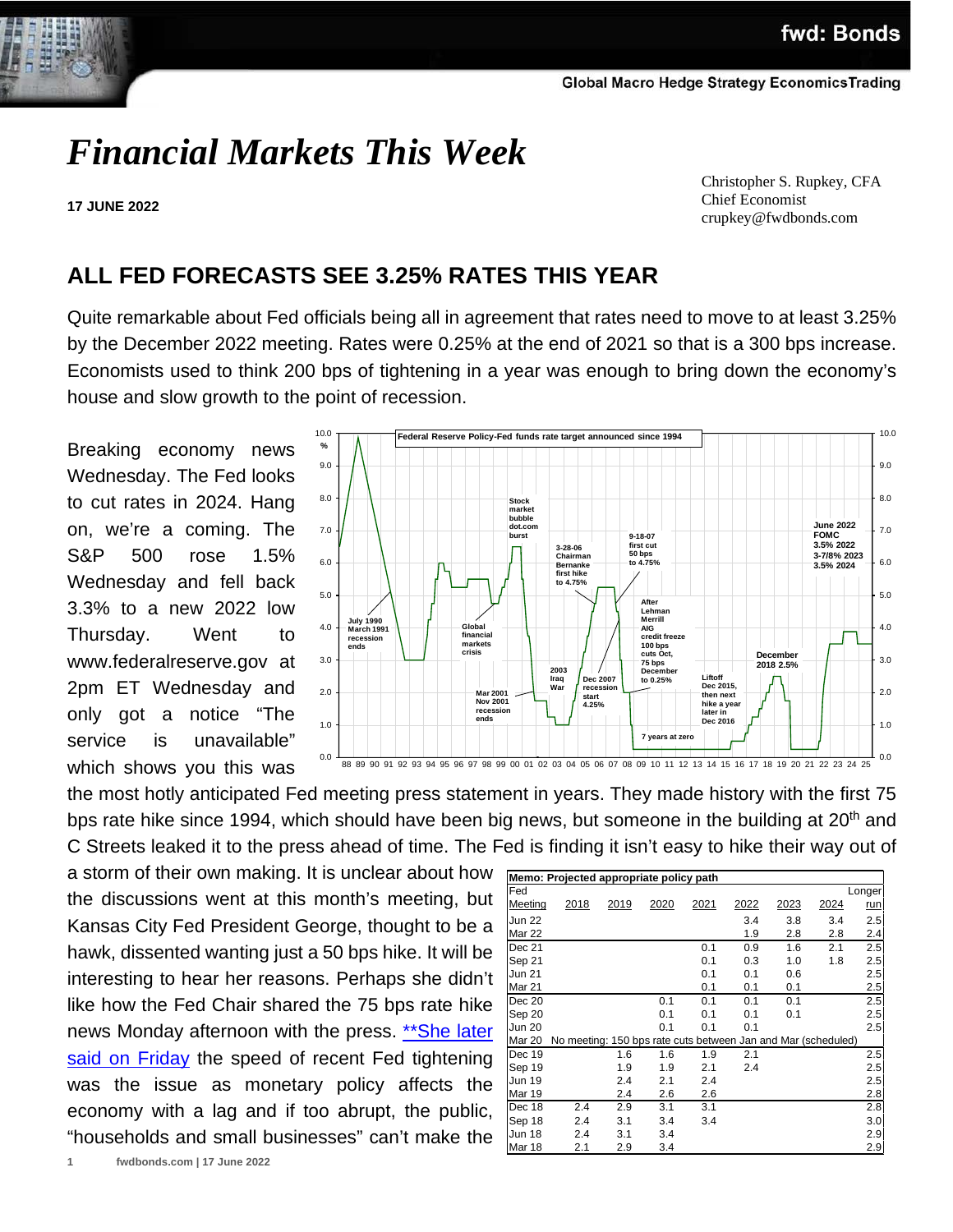necessary adjustment. We would tell her she could help the public adjust better if bank deposits paid interest equivalent to the brand, spanking new 1.75% Fed funds rate.

The interest rate projections show policymakers are front-loading even more rate hikes all into the current year, so much so, they think they may well need to cut rates in 2024 as the economy slows with inflation under control. A 3.5% Fed funds rate at the end of this year now is projected after just a 2% year-end Fed funds rate forecast at the March 2022 meeting just three months ago. We don't know. Guess it could be three more 50s in July, September, November, with a cherry-on-top finish of 25 bps in December to end 2022 at a 3.5% Fed funds rate. In 2023, they look for two more 25 bps moves more or less to a statistical 3-7/8% and then cutting rates back somewhat in 2024. This monetary policy tightening episode of 325 bps from 0.25% in December 2021 June 2022 median Fed forecasts

to 3.5% in December 2022 is faster than the 1994-1995 rate hikes **Fed Individual Forecasts**  from 3 to 6 percent that caused the economy's near-miss recession.

In conclusion, the inflation fires looked more out of control to Fed officials, so they tried to shock the market with a bigger 75 bps rate hike and higher forecast of 3.5% on the Fed funds rate at the end of the year. Neutral rates for the economy are 2.5% they say, so the forecasts are for significantly tighter monetary policy for the end of this year. Unfortunately, real short-term rates are still negative with inflation of 8% and will likely be so at the end of the year as well so monetary policy isn't as tight as it could be. How could they ever get the Fed funds rate up to 5 or 6 percent, let alone 8%. Nevertheless, the catch-up move this week for Fed officials, going bigger and higher

on rates this year, makes it more likely that the economy will slow sooner than we had thought. We can't be sure whether a 3.5% Fed funds rate will engineer a soft-landing or a hard landing for the economy. But either way, start watching all the leading economic indicators you can get your hands on because the Fed is tightening the screws and this means the outlook will get darker and darker as the year goes on. Bet on it.

P.S. Powell at the press conference said the public's inflation expectations moved up quite a bit in the report at 10am ET Friday, June 10, and this is why he called the WSJ to leak a 75 bps rate hike was coming. This particular question on inflation 5 to 10 years from now has a lot of follow-up "probes" by the questioner trying to make sure they get the right response. It is 3.3% now and was 3.0%.



| <b>Fed Policy-key variables</b> |      | Long |     |     |
|---------------------------------|------|------|-----|-----|
|                                 | Term |      |     |     |
| <b>Fed funds</b>                | 3.4  | 3.8  | 3.4 | 2.5 |
| PCE inflation                   | 5.2  | 2.6  | 2.2 | 2.0 |
| Core inflation                  | 4.3  | 2.7  | 2.3 |     |
| Unemployed                      | 3.7  | 3.9  | 4.1 | 4.0 |
| GDP                             | 1.7  | 1.7  | 1.9 | 1.8 |
| lung 2022 modian Ead forgasete  |      |      |     |     |

**fwd: Bonds**

| Fed funds rate at year-end | Longer        |                   |               |        |
|----------------------------|---------------|-------------------|---------------|--------|
| Votes                      |               | 2022 End 2023 End | 2024 End      | run    |
| 1                          | 3.125         | 2.875             | 2.125         | 2.000  |
| 2                          | 3.125         | 3.375             | 2.250         | 2.250  |
| 3                          | 3.125         | 3.625             | 2.875         | 2.250  |
| 4                          | 3.125         | 3.625             | 2.875         | 2.250  |
| 5                          | 3.125         | 3.625             | 3.125         | 2.250  |
| 6                          | 3.375         | 3.625             | 3.125         | 2.250  |
| 7                          | 3.375         | 3.625             | 3.375         | 2.250  |
| 8                          | 3.375         | 3.625             | 3.375         | 2.375  |
| 9                          | 3.375         | 3.625             | 3.375         | 2.500  |
| 10                         | 3.375         | 3.875             | 3.375         | 2.500  |
| 11                         | 3.375         | 3.875             | 3.375         | 2.500  |
| 12                         | 3.375         | 3.875             | 3.375         | 2.500  |
| 13                         | 3.375         | 3.875             | 3.375         | 2.500  |
| 14                         | 3.625         | 4.125             | 3.375         | 2.500  |
| 15                         | 3.625         | 4.125             | 3.625         | 2.500  |
| 16                         | 3.625         | 4.125             | 3.625         | 3.000  |
| 17                         | 3.265         | 4.125             | 3.875         | 3.000  |
| 18                         | 3.875         | 4.375             | 4.125         |        |
| Median                     | 3.375         | 3.750             | 3.375         | 2.500  |
| Meeting                    | <b>Jun 22</b> | <b>Jun 22</b>     | <b>Jun 22</b> | Jun 22 |
|                            |               | $\mathbf{I}$      | . .           | ,,,    |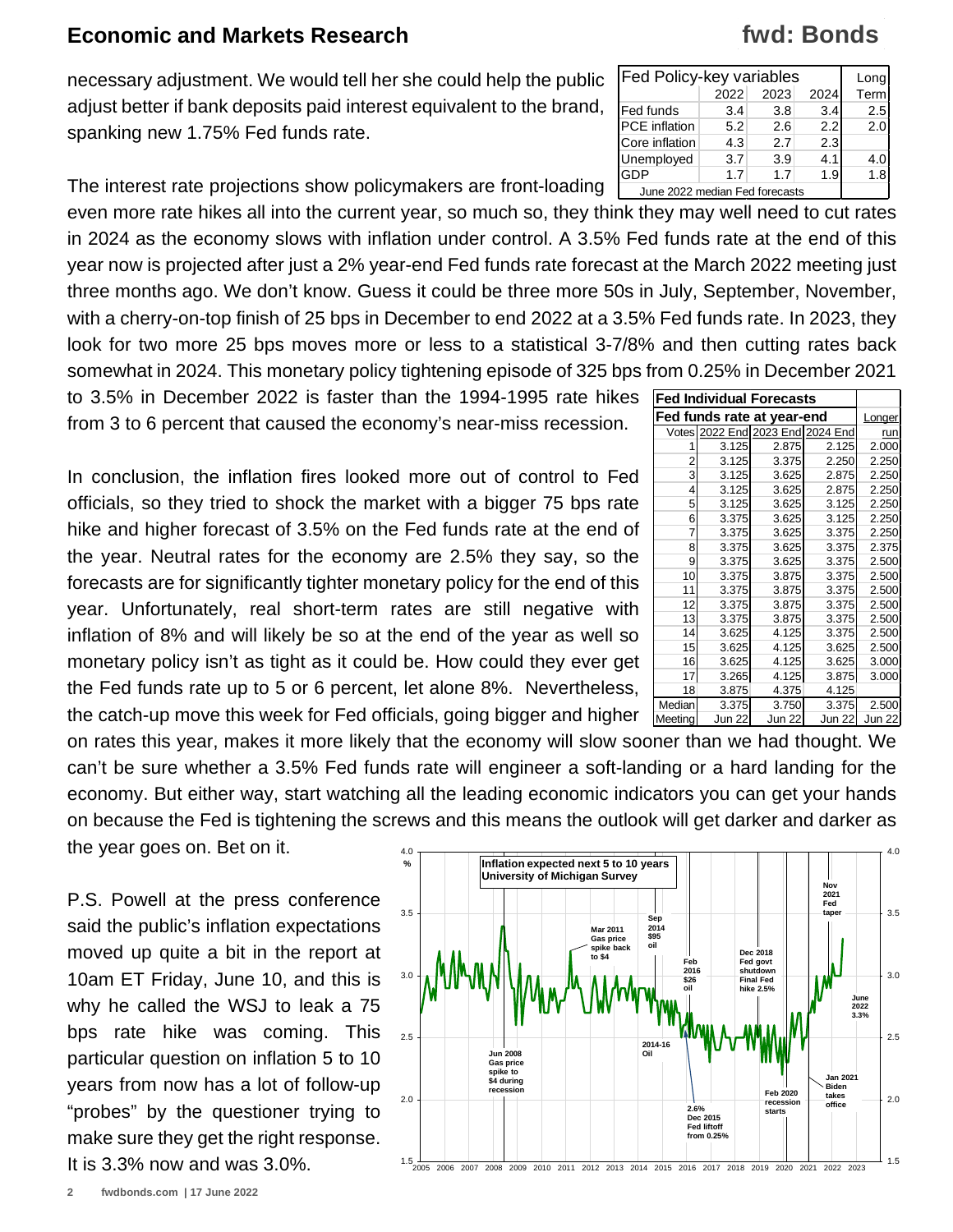#### **INTEREST RATES**



Bonds closed at 3.24% after being as high as 3.50% Tuesday, the day before the Fed meeting. Several wide-range days this week. Yields were already 3.37% Monday before the Fed 75 bps leak and went higher to 3.44% after the news at 3:16pm ET. If Powell was trying to help stocks before the close, the rally lasted for two minutes. Yields came down Thursday on some recession fears perhaps as the Fed stock market rally faded. The [S&P 500 closed down](https://www.fwdbonds.com/images/The_Stock_Show_.mp4) 23.1% year-to-date Thursday. Powell said the Fed could go 50 or 75 bps at the July 26-27 meeting. It isn't just all about how fast they go, it is also about where they are going. Where should yields trade if the Fed funds rate is 3.5% at the end of the year? 3.5% is the median forecast of all 18 participants. If recession is around the corner and 10-year yields have already matched 2022's 3.5% Fed forecast, maybe that is high enough for now.

#### **Europe STOXX 600 down 17.5% YTD**

European stocks were able to rally after falling as low as €405.61 on March 7 after Russia invaded Ukraine in February. Stocks were holding on despite war in Europe and closed €440.37 on June 8 before the ECB meeting. The ECB said Thursday, June 9 it would raise rates at the July meeting. U.S. and Europe stocks move together, but U.S. is still 8.5% above the pre-pandemic high close.

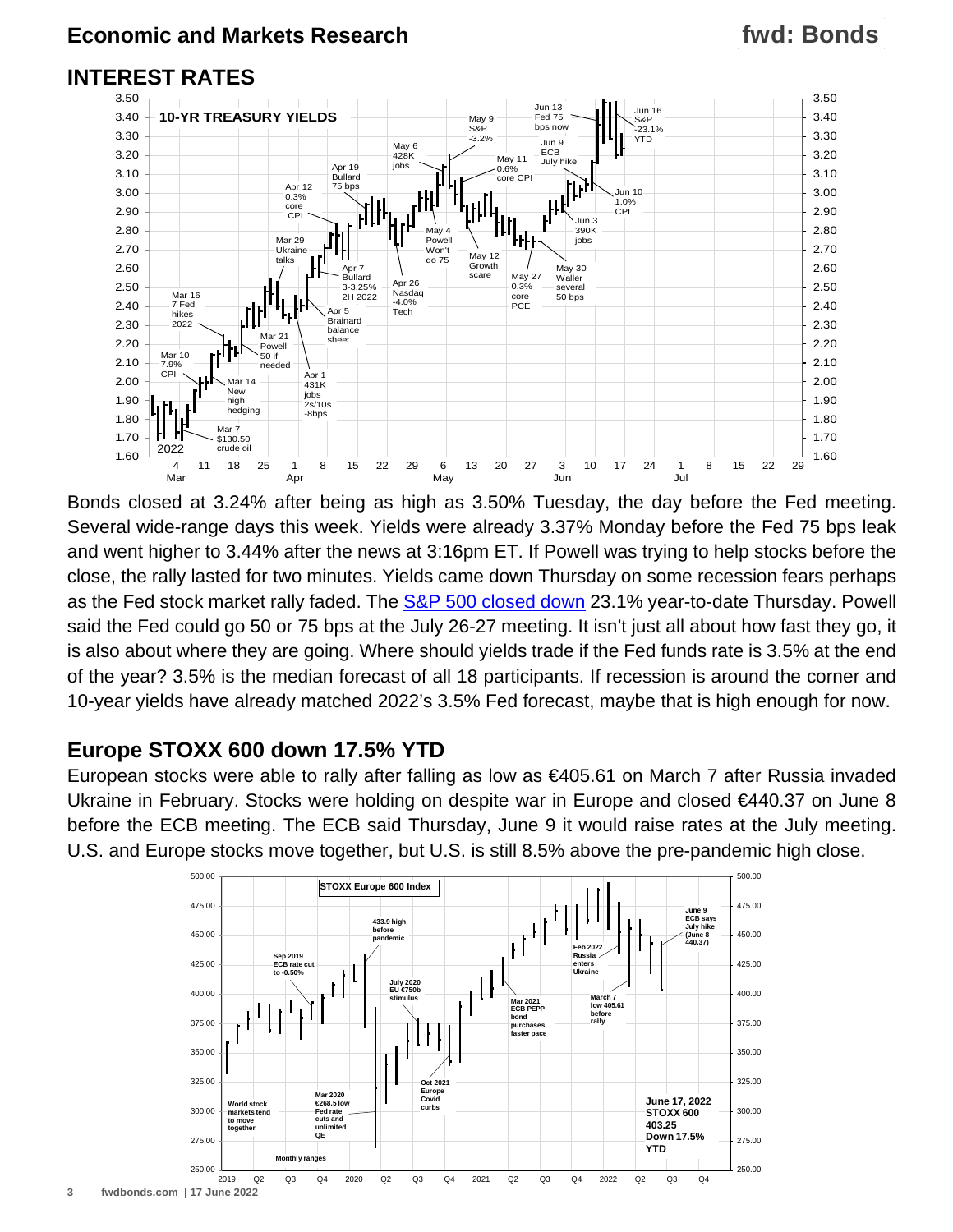#### **OTHER ECONOMIC NEWS**

#### **PPI pressures continue to cost-push inflation on to the consumer (Tuesday)**

Breaking economy news. The Producer Price Index for final demand rose 0.8% in May and is 10.8% higher than a year ago. A lot of the PPI inflation doesn't bode well for consumers shopping at the grocery store and the mall as the prices for truck transportation of freight jumped 2.9% in May. At the core level of final demand goods less foods and energy, prices jumped 0.7% in May which is some relief if you call it that from 1.1% increases in March and in April. One thing is certain and that is PPI pressures will continue to cost-push inflation on to the consumer. Bet on it. Peaking inflation is meaningless with factory prices running at double digit rates.

Net, net, producer price increases continue to shoot higher which means even more pipeline pressures for the consumer in the months to come. Transportation and warehousing costs are an astounding 2.9% higher in May meaning the supply chain disruptions will continue to cost-push inflation on to the consumer. There is no relief coming for the consumer in this month's PPI inflation report.

PPI inflation argues for a strong response from Fed officials when they meet today to somehow get out in front of market expectations and tell the public they are winning the inflation fight. A rate hike bigger than 50 bps may be in the offing however the jury is out on whether the market will applaud this move or whether it simply shows the Fed has lost patience and is trying to shut down the economy too quickly by hitting the brakes and sending consumers through the windshield into joblessness. Fed officials let the inflation genie out of the bottle after decades and it is not going back in the bottle any time soon. Whether the central bank can regain the public's trust is an open question after making one of the worst mistakes in the institution's history.

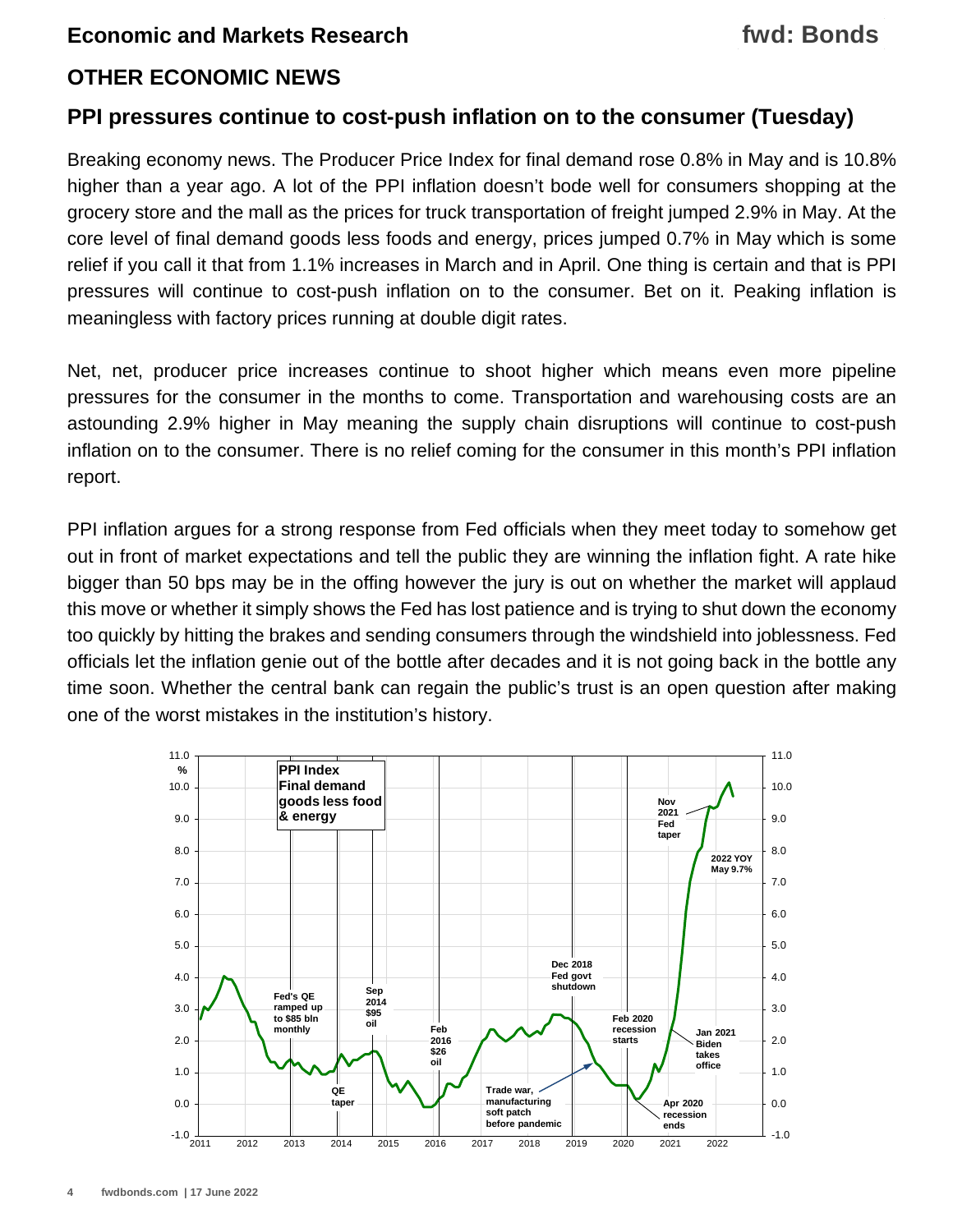#### **fwd: Bonds**

#### **Economy starting to tip, tip, toe over the edge (Wednesday)**

Breaking economy news. Retail sales fell in May, and surprisingly nonfuel import prices fell as well. Shocking evidence of a slowdown before the Fed decision today with consumers backing away from purchasing hyperinflated goods and services and even importers are cutting their prices possibly due to weaker domestic demand. The irony is maybe the economy is starting to tip, tip, toe over the edge right before the Fed delivers the biggest rate hike since the 90s.



Nonfuel import prices have fallen 0.3% in May which is the first decline of imported inflation since November 2020. Consumer goods imports prices are falling just like retail sales this month which fits the demand destruction story hand and glove or something like that. This isn't a China story with import prices from China rising 0.1% in May.

Retail sales fell 0.3% in May, the first decline since Omicron hit the consumer in December 2020. The April increase of 0.9% was revised to a gain of 0.7% today, and the March increase of 1.4% was revised to a gain of 1.2%. Consumer spending is slowing in the second quarter, but not enough at the moment to slide the economy over the cliff into recession. Second quarter real GDP should remain in positive territory after the recession-warning 1.5% drop in the first quarter to start the year. Getting a handle on consumer spending is tricky with big swings in motor vehicle sales which fell 3.5% offset by a 4.0% increase in sales at gasoline stations. You know gas stations weren't selling more coffee at Dunkin' Donuts. Retail sales ex-gas and motor vehicles squeaked out a gain of 0.1% down from a 0.8% increase in April.

Net, net, consumers pulled back on their spending in May as a price shock has curbed their enthusiasm. The weakness was in motor vehicles where new prices in Friday's CPI report were up 12.6% the last year. Maybe retailers have the wrong goods on the shelves, or maybe the Fed's take- the-punch away messaging, "We mean it," is working to slow the economy better than markets had thought. The sudden drop in nonfuel import prices makes us wonder whether the economy has hit an air-pocket and is actually falling, not just

| Retail spending, actual dollars, each month |                               |       |        |                   |           |  |  |  |
|---------------------------------------------|-------------------------------|-------|--------|-------------------|-----------|--|--|--|
|                                             | <b><i><u>Smillion</u></i></b> | % to  |        | Percent Changes % |           |  |  |  |
|                                             | May 2022                      | Total | Mav    | <u>Apr</u>        | Year/year |  |  |  |
| <b>Total Retail Sales</b>                   | 672,874                       | 100.0 | $-0.3$ | 0.7               | 8.1       |  |  |  |
| Motor vehicles/parts                        | 126,246                       | 18.8  | $-3.5$ | 1.8               | $-3.7$    |  |  |  |
| Furniture/furnishings                       | 12,179                        | 1.8   | $-0.9$ | 1.6               | 1.9       |  |  |  |
| Electronics/appliances                      | 7,707                         | 1.1   | $-1.3$ | 1.8               | -4.5      |  |  |  |
| Building materials/garden                   | 42,581                        | 6.3   | 0.2    | $-0.2$            | 6.4       |  |  |  |
| Food & beverage                             | 78,170                        | 11.6  | 1.2    | $-0.1$            | 7.9       |  |  |  |
| Health/personal care                        | 32,936                        | 4.9   | $-0.2$ | 0.8               | 4.8       |  |  |  |
| <b>Gasoline stations</b>                    | 65.982                        | 9.8   | 4.0    | $-1.9$            | 43.2      |  |  |  |
| Clothing/accessories                        | 26,320                        | 3.9   | 0.1    | 0.5               | 6.1       |  |  |  |
| Sporting goods, books                       | 9,067                         | 1.3   | 0.4    | 0.2               | $-0.2$    |  |  |  |
| General merchandise                         | 68,198                        | 10.1  | 0.1    | $-0.5$            | 2.5       |  |  |  |
| Department stores                           | 11,545                        | 1.7   | 0.9    | 0.4               | 0.9       |  |  |  |
| Miscellaneous retailers                     | 15,642                        | 2.3   | $-1.1$ | 2.1               | 25.6      |  |  |  |
| Nonstore retailers (internet)               | 102,865                       | 15.3  | $-1.0$ | 1.0               | 7.0       |  |  |  |
| Eating & drinking places                    | 84.981                        | 12.6  | 0.7    | 2.5               | 17.5      |  |  |  |

slowing. The Fed may deliver the biggest rate hike since the 90s to regain their credibility but the gobig strategy may be the wrong shot at the wrong time if the economy is already starting to slow. Stay tuned. Story developing.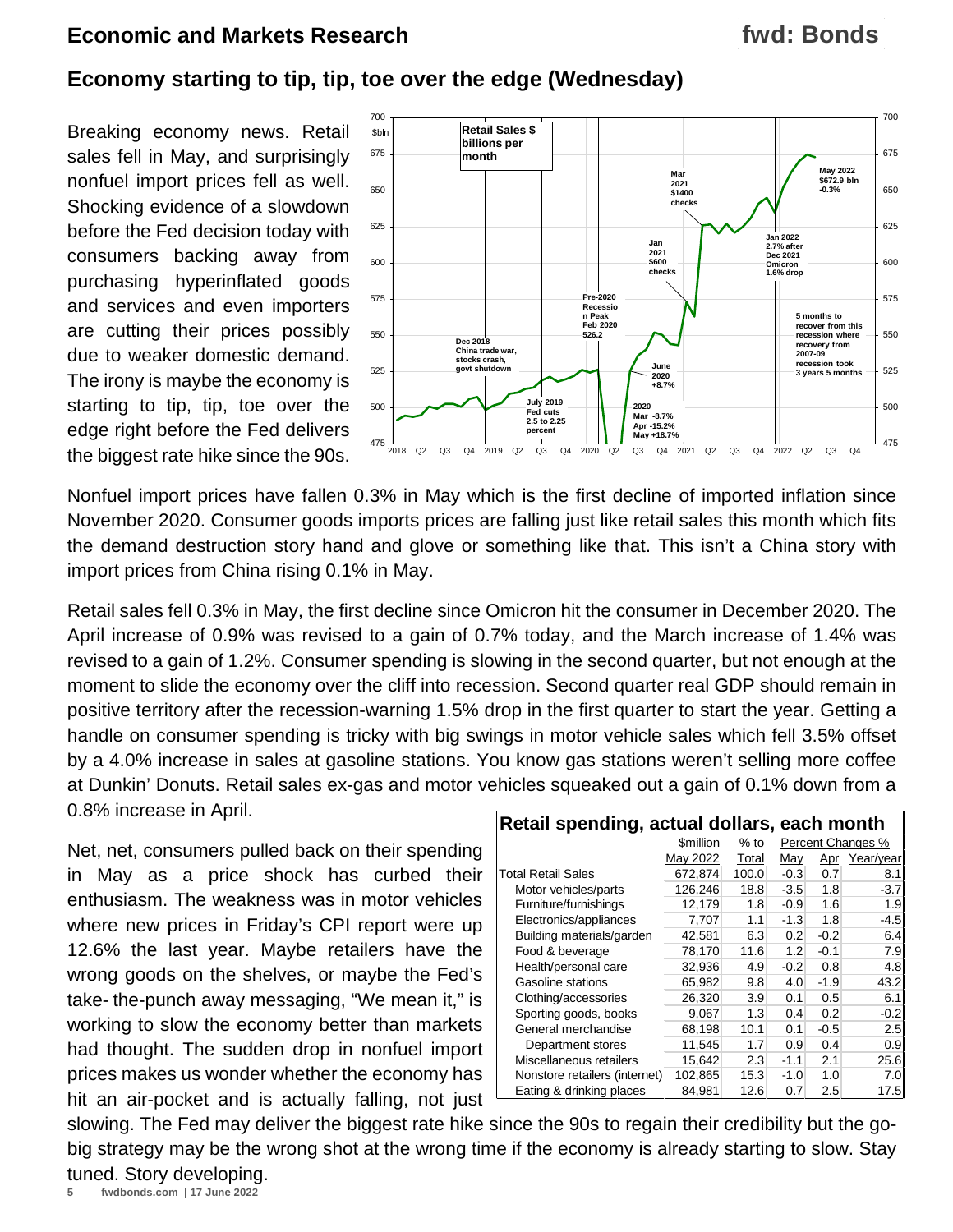## **It's starting to look a lot like recession. Jobless claims pointing to recession (Thursday)**

Breaking economy news. Jobless claims remained elevated at 229 thousand in the June 11 week after last week's reading was revised to 232 thousand. Layoffs are increasing steadily the last few months which may be just what the doctor ordered when it comes to fighting inflation, but at the same time, this pronounced rise in new filings for unemployment benefits is exactly what we have seen before every recession in modern economic history. The economic outlook is growing darker by the hour and the risk of a hard landing for the U.S. economy has grown exponentially. The Fed's latest 75 bps rate hike and forecast for 3.5% rates at year-end, may be the straw that breaks the economy's back. The Fed is under fire for letting the inflation fire start and now their aggressive and abrupt policy tightening may soon be criticized for letting in the winds of recession.

Net, net, the steady upward climb of job layoffs is just the sort of economic trend we see just before recessions and if the front-loaded, giant-sized interest rate Fed hikes were designed to slow aggregate demand, central bank officials down in Washington may get more than they bargained for. The Fed has lost all credibility by saying they want to bring down inflation and keep the labor market strong. It looks like the latest jobless claims data are showing a deterioration in the labor market which is apparently what Fed officials are banking on. The FOMC forecasts show the unemployment rate rising from 3.6% currently to 4.1% in 2024 which is a recession in all but name. Better hang on to your jobs, because soon there may be no more work available.

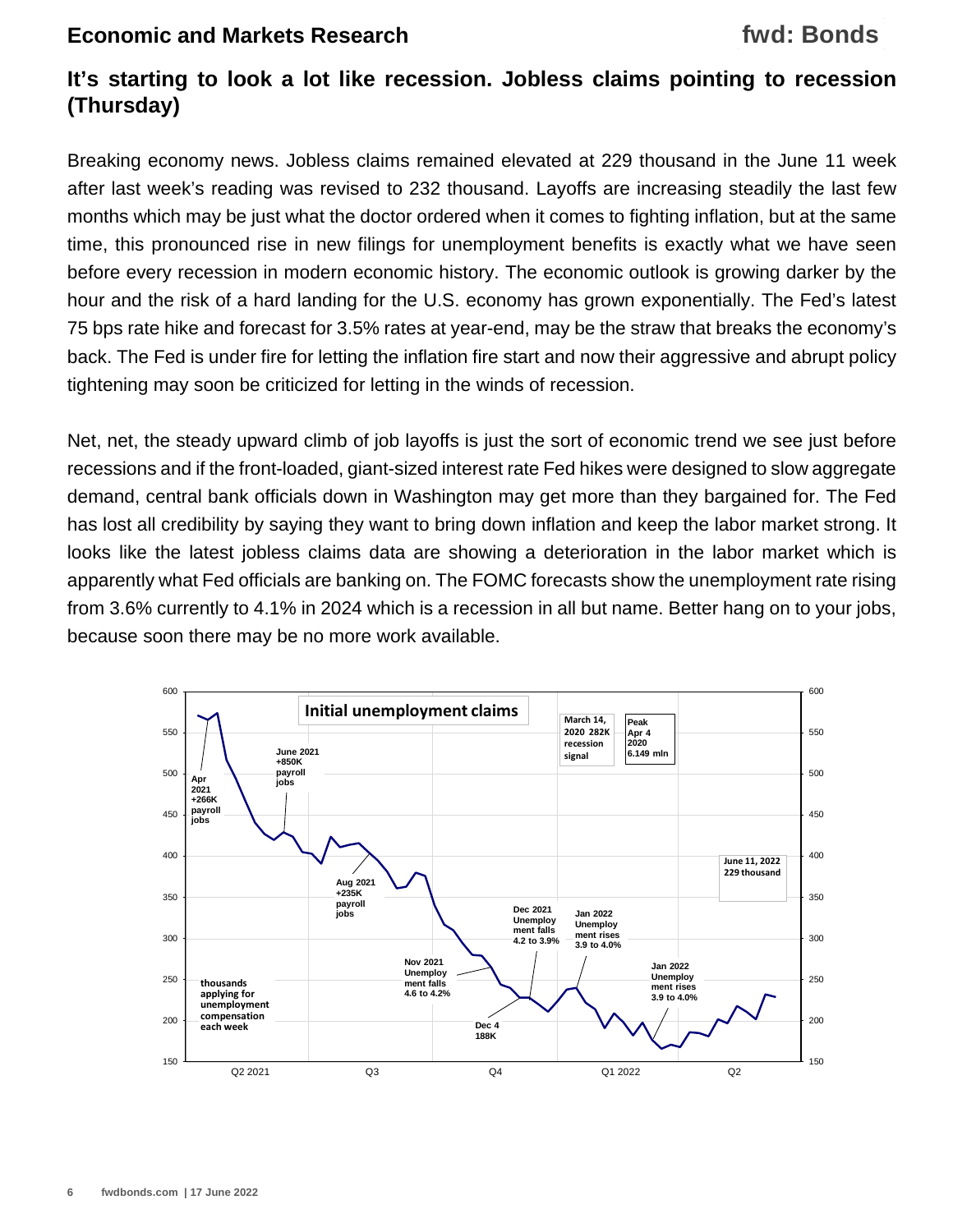## **fwd: Bonds**

### **Fed wants housing to slow and construction is (Thursday)**

Breaking economy news. Housing is starting to buckle and more cutbacks in construction are coming as the Fed tightens the screws which typically hits interest rate sensitive sectors of the economy like housing and auto sales the hardest. Housing starts fell 14.4% in May to 1.549 million at an annual rate.



The peak for this recovery from the pandemic was 1.810 million just last month in April. Mortgage rates are high and according to the Fed's forecasts going even higher and this will push the financing costs for the purchase of a new home closer to 7%. Builders are the first to watch interest rates and wake up and smell the coffee. Home buyers will be next to realize the market has suddenly turned which means the housing price bubble is at risk. The Fed wants housing to slow and construction is.

Net, net, residential housing construction, one of the economy's leading indicators that is also the most interest-rate sensitive, is starting to buckle under the weight of higher financing costs being forced up by the Fed's front-loaded rate hikes at a speed not seen in decades. The Fed in the 1990s pushed up rates 300 bps in a year because they didn't know any better. Now they do, and perhaps they don't care where the chips fly. Housing is the canary in the coal mine when it comes to recession forecasting and today's drop in residential housing construction could mean recession is on the way later this year. If recession is coming, it's starting right now, not in 2023 or 2024.

| <b>Housing Starts Total, Single-Family, Multi-Family</b> |         |                      |          |           |        |         |         |         |         |         |         |
|----------------------------------------------------------|---------|----------------------|----------|-----------|--------|---------|---------|---------|---------|---------|---------|
|                                                          |         | <b>United States</b> |          | Northeast |        |         | Midwest | South   |         |         | West    |
| 000s                                                     | Totall  | 1 unit               | Multi    | Totall    | unit   | Total   | 1 unit  | Total   | 1 unit  | Totall  | unitl   |
| May 2022                                                 | 1549    | 1051                 | 469      | 173       | 58     | 217     | 143     | 803     | 596     | 356     | 254     |
| Apr 2022                                                 | 1810    | 1157                 | 641      | 151       | 55     | 213     | 152     | 1013    | 662     | 433     | 288     |
| May 2021                                                 | 1605    | 1110                 | 485      | 137       | 61     | 263     | 164     | 809     | 596     | 396     | 289     |
| $%$ Chgs                                                 |         |                      |          |           |        |         |         |         |         |         |         |
| May/Apr                                                  | $-14.4$ | $-9.2$               |          | 14.6      | 5.5    | 1.9     | $-5.9$  | $-20.7$ | $-10.0$ | $-17.8$ | $-11.8$ |
| May/May                                                  | $-3.5$  | $-5.3$               | $\cdots$ | 26.3      | $-4.9$ | $-17.5$ | $-12.8$ | $-0.7$  | 0.0     | $-10.1$ | $-12.1$ |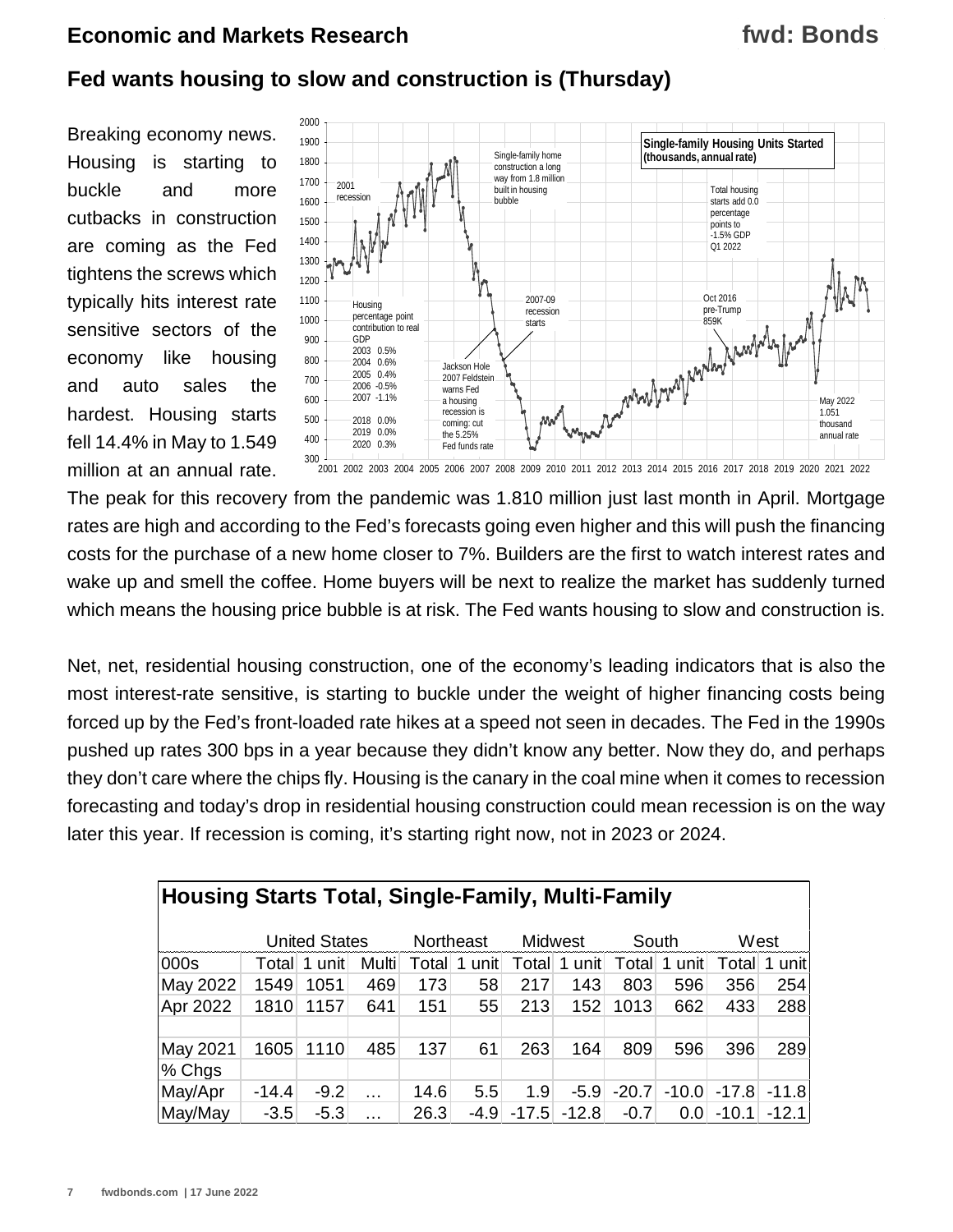#### **Industrial production up today, maybe down tomorrow (Friday)**

Breaking economy news. The only recession indicator you will ever need was still going up in May. Industrial production rose 0.2% to a new all-time high, adding to April's 1.4% leap. If you want to believe forward indicators for the economy like the 5.78% new 2022 high for mortgage rates (June 16, 2022 week) or \$5.006 gasoline (June 13, 2022 week) mean a recession is here, you could always assume May 2022 is the peak month for the expansion and next month the economy turns down.

Yep factories are working overtime even with a shortage of workers. Well, actually they aren't, manufacturing industrial production fell 0.1% in May, it was Mining and Utilities that pushed the whole index higher. So recession forecasters are in luck, maybe May was the first month of the economy's decline. Manufacturing is three-quarters of the industrial production index anyway and generally makes the same recession forecasting

|                 |     |        | <b>Industrial Production</b> |        |  |  |
|-----------------|-----|--------|------------------------------|--------|--|--|
| Percent changes |     |        | May 2022                     |        |  |  |
| Mar             | Apr | May    | YOY                          | Weight |  |  |
| 0.5             | 1.4 | 0.2    | 5.8 Total Index              | 100.0  |  |  |
| 0.8             | 0.8 | $-0.1$ | 4.8 Manufacturing            | 74.5   |  |  |
| 3.2             | 1.1 | 1.3    | 9.0 Mining                   | 13.7   |  |  |
| $-4.7$          | 5.5 | 1.0    | 8.4 Utilities                | 11.8   |  |  |
|                 |     |        | Manufacturing payroll jobs   |        |  |  |
|                 |     |        | 12.8 million +500K YOY       |        |  |  |
|                 |     |        | 9.9% of Private Payroll Jobs |        |  |  |

moves if that's what they are as the total industrial production index. That is, manufacturing and the total index usually follow closely unless there is a lot of fracking going on in the Mining sector. Stay tuned. Story developing.